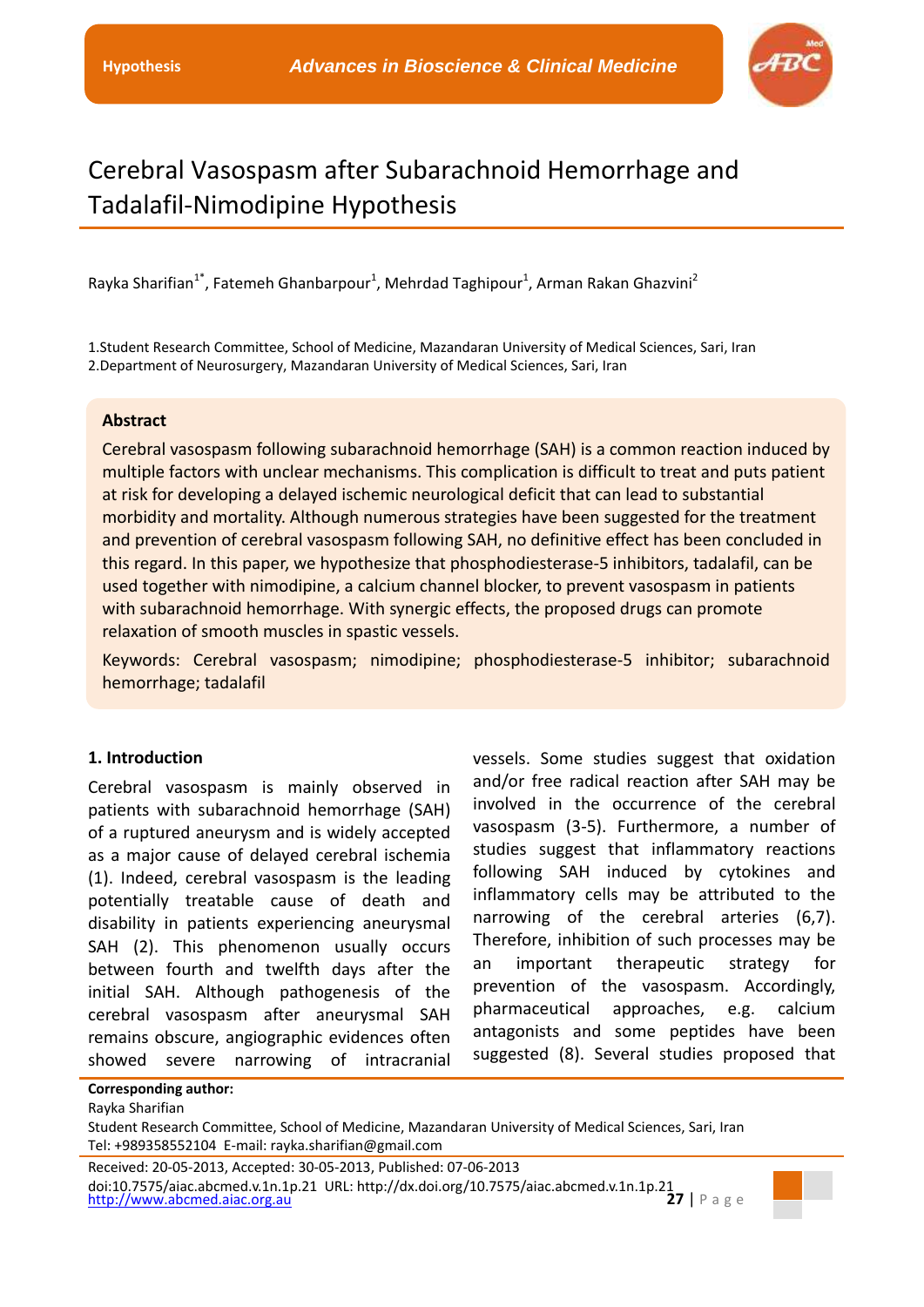

some vasodilator peptides including calcitonin gene-related peptide and vasoactive intestinal polypeptide may play an important role in the treatment of vasospasms (9,10). Some others revealed that phosphodiesterase inhibitors were effective in some cases, indicating the possibility of dysfunctional nitric oxide- cyclic 3',5'-guanosine monophosphate (cyclic GMP) pathway similar to that in ischemic stroke or cerebral vasospasm (11,12). In this paper we highlight the synergic effect of a long effect selective phosphodiesterase-5 inhibitor, tadalafil, and a calcium channel blocker, nimodipine, to prevent cerebral vasospasm in patients with SAH.

## **2. Hypothesis**

We hypothesize that combined use of tadalafil and nimodipine can be applied to prevent and treat the cerebral vasospasm following SAH. These drugs have synergic effect on smooth muscle of the cerebral arteries.

## **3. Evaluation of the hypothesis**

The cerebral vasospasm is an important and unexplained clinical problem in patients with SAH. In addition, the fatal problem caused by vasospasm is ischemic neurological deficit. The mechanism of cerebral vasospasm is complex and multi-factorial. Nitric oxide (NO) metabolism is one of the major possible pathogenesis. NO is a potent vasodilator and has an important role in progression of the cerebral vasospasm (13-15). NO increases the production of cyclic GMP, which induces relaxation of the smooth muscle. Cyclic GMP is gradually broken down by phosphodiesterase type 5 (PDE-5). This enzyme shows variations in tissue distribution, specialized functions in different vascular bed and is easily targeted by using selective inhibitors (16-18). PDE-5 is also present in the brain tissue and it has also been shown to be present and active in the guinea pig basilar artery (19-21). In the cerebral circulation, using selective phosphodiesterase inhibitors seems to be effective on treatment of

some conditions such as cerebral vasospasms after SAH and stroke (19). PDE-5 inhibitors potentate the action of endogenous NO released from the endothelial cells lead to relaxation of smooth muscle of intracranial vessels (22). In rat a model, sildenafil, PDE-5 inhibitor, raised level of the cyclic GMP, angiogenesis and neurogenesis in the brain and also enhanced the functional recovery (23). However, in order to use more selective inhibitors and decreasing unexpected side effects, it is essential to know the exact distribution of the different phosphodiesterase families in cerebral arteries, and the role and importance of these molecules in the physiological reaction of the cerebral arteries (19). In a recent study by Koktekir and colleagues on rats, they first investigated the vasodilatory effects of tadalafil, a PDE-5 inhibitor, on the cerebral arteries with measurement of basilar artery diameters on angiography (24). They concluded that tadalafil had a vasodilatory effect on both acute and chronic periods of cerebral vasospasm following SAH [24]. On the other hand, nimodipine, a 1,4dihydropyridine-derivative  $Ca^{2+}$  channel blocker, inhibits  $Ca^{2+}$  inflow via voltagesensitive L-type  $Ca^{2+}$  channels and inhibits vascular smooth muscle spasm (15). Moreover, nimodipine has been found to have effects on cerebral vasospasm (25,26). A recent systematic review highlighted that among calcium antagonists, oral nimodipine was indicated in patients with aneurysmal SAH (27).

Taken together, the authors hypothesize that synergic effect of tadalafil, a selective PDE-5 inhibitor, and nimodipine, a calcium channel blocker, on cerebral vasospasm after SAH merits being investigated in experimental and human studies with regard to the treatment of delayed cerebral vasospasm and related ischemic neurological deficit.

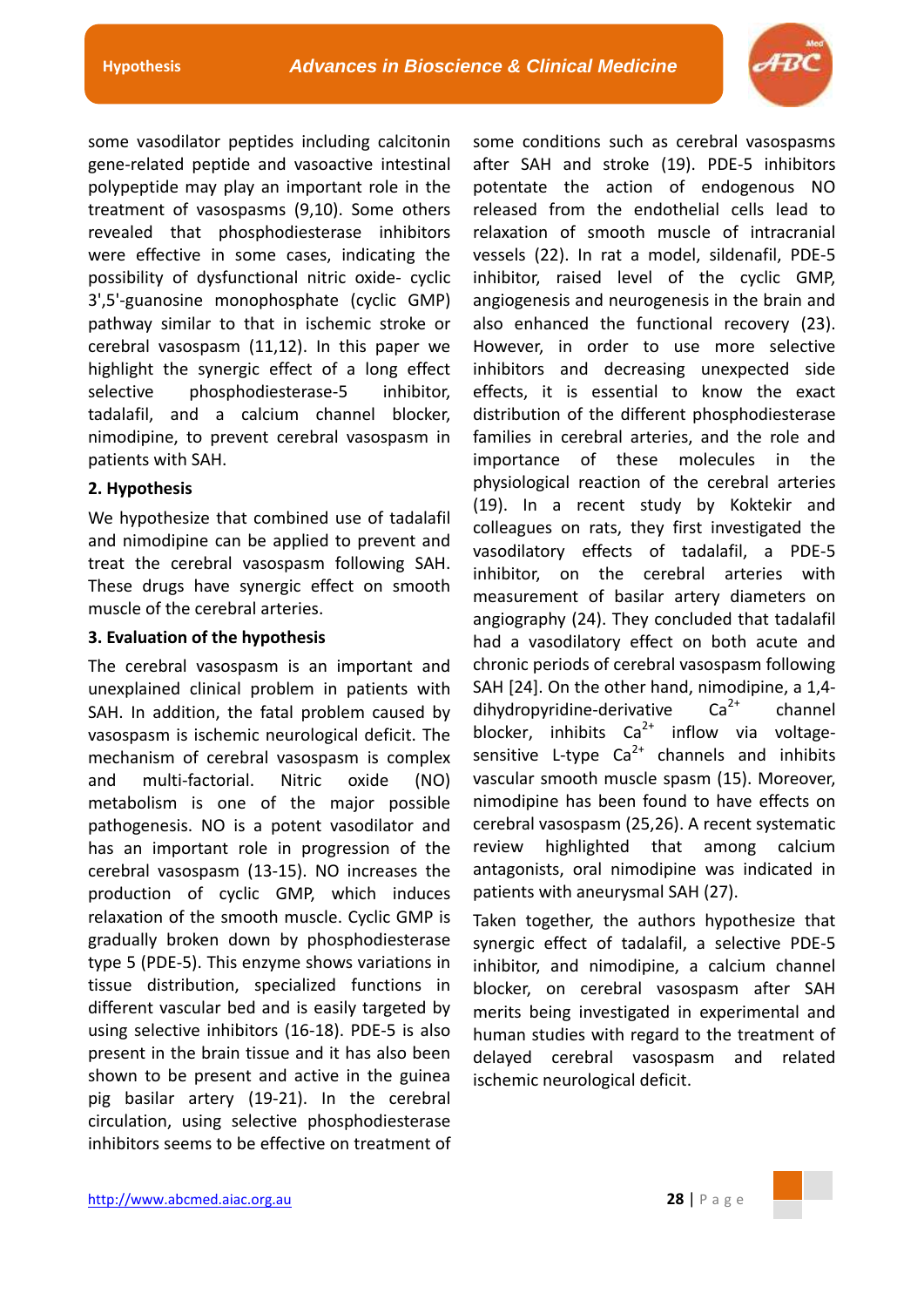

#### **Conflicts of interest**

The authors declare that they have no conflict of interest.

#### **References**

1. Kassell NF, Sasaki T, Colohan AR, Nazar G. Cerebral vasospasm following aneurysmal subarachnoid hemorrhage. Stroke. 1985;16:562-572.

2. Kassell NF, Torner JC, Haley EC Jr, Jane JA, Adams HP, Kongable GL. The International Cooperative Study on the Timing of Aneurysm Surgery. Part 1: Overall management results. J Neurosurg. 1990;73:18-36.

3. Macdonald RL, Weir BK. A review of hemoglobin and the pathogenesis of cerebral vasospasm. Stroke. 1991;22:971- 982.

4. Sano K, Asano T, Tanishima T, Sasaki T. Lipid peroxidation as a cause of cerebral vasospasm. Neurol Res. 1980;2:253- 272.

5. Sasaki T, Wakai S, Asano T, Watanabe T, Kirino T, Sano K. The effect of a lipid hydroperoxide of arachidonic acid on the canine basilar artery. An experimental study on cerebral vasospasm. J Neurosurg. 1981;54:357-365.

6. Chyatte D. Anti-inflammatory agents and cerebral vasospasm. Neurosurg Clin N Am. 1990;1:433-450.

7. Handa Y, Kubota T, Kaneko M, Tsuchida A, Kobayashi H, Kawano H, Kubota T. Expression of intercellular adhesion molecule 1 (ICAM-1) on the cerebral artery following subarachnoid haemorrhage in rats. Acta Neurochir (Wien). 1995;132:92-97.

8. Dorsch NW. Cerebral arterial spasm--a clinical review. Br J Neurosurg. 1995;9:403-412.

9. Edvinsson L, Alafaci C, Delgado T, Ekman R, Jansen I, Svendgaard NA, Uddman R. Neuropeptide Y and vasoactive intestinal peptide in experimental subarachnoid hemorrhage: immunocytochemistry, radioimmunoassay and pharmacology. Acta Neurol Scand. 1991;83:103-109.

10. Edwards RM, Stack EJ, Trizna W. Calcitonin gene-related peptide stimulates adenylate cyclase and relaxes intracerebral arterioles. J Pharmacol Exp Ther. 1991;257:1020-1024.

11. Faraci FM, Brian JE Jr. Nitric oxide and the cerebral circulation. Stroke. 1994;25:692-703.

12. Birk S, Edvinsson L, Olesen J, Kruuse C. Analysis of the effects of phosphodiesterase type 3 and 4 inhibitors in cerebral arteries. Eur J Pharmacol. 2004;489:93-100.

13. Pluta RM. Delayed cerebral vasospasm and nitric oxide: review, new hypothesis, and proposed treatment. Pharmacol Ther. 2005;105:23-56.

14. Sehba FA, Schwartz AY, Chereshnev I, Bederson JB. Acute decrease in cerebral nitric oxide levels after subarachnoid hemorrhage. J Cereb Blood Flow Metab. 2000;20:604-611.

15. Bilginer B, Onal MB, Narin F, Soylemezoglu F, Ziyal IM, Ozgen T. The effects of intravenous cilostazol and nimodipine on cerebral vasospasm after subarachnoid hemorrhage in an experimental rabbit model. Turk Neurosurg. 2009;19:374-379.

16. Rybalkin SD, Bornfeldt KE, Sonnenburg WK, Rybalkina IG, Kwak KS, Hanson K, Krebs EG, Beavo JA. Calmodulinstimulated cyclic nucleotide phosphodiesterase (PDE1C) is induced in human arterial smooth muscle cells of the synthetic, proliferative phenotype. J Clin Invest. 1997;100:2611-2621.

17. Sandner P, Kornfeld M, Ruan X, Arendshorst WJ, Kurtz A. Nitric oxide/cAMP interactions in the control of rat renal vascular resistance. Circ Res. 1999;84:186-192.

18. Stoclet J, Karavis T, Komas N, Lugnier C. Cyclic nucleotide phosphodiesterases as therapeutic targets in cardiovascular diseases. Invest Drugs. 1995;4:1081-1100.

19. Kruuse C, Rybalkin SD, Khurana TS, Jansen-Olesen I, Olesen J, Edvinsson L. The role of cGMP hydrolysing phosphodiesterases 1 and 5 in cerebral artery dilatation. Eur J Pharmacol. 2001;420:55-65.

20. Giordano D, De Stefano ME, Citro G, Modica A, Giorgi M. Expression of cGMP-binding cGMP-specific phosphodiesterase (PDE5) in mouse tissues and cell lines using an antibody against the enzyme amino-terminal